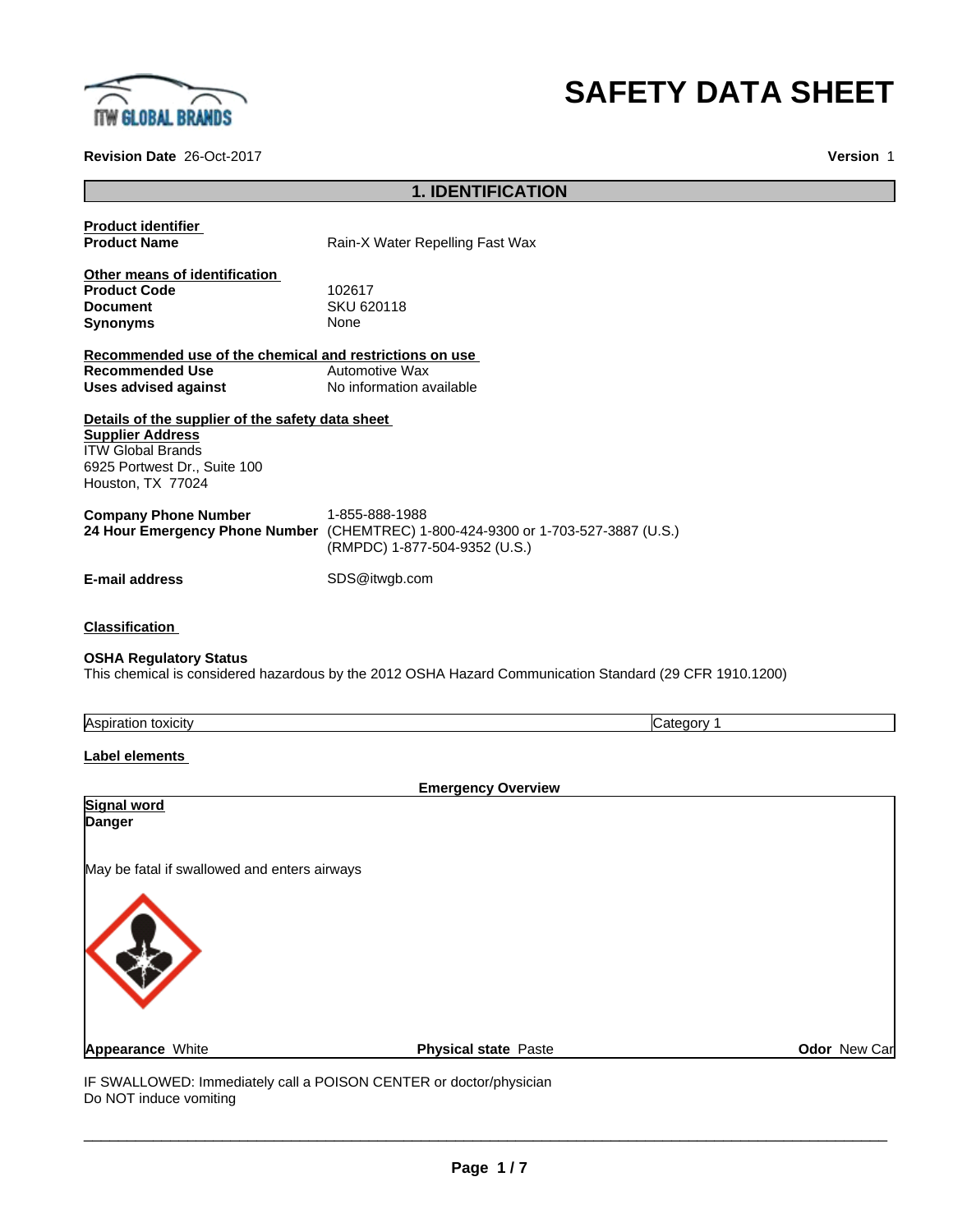#### **Precautionary Statements - Storage**

Store locked up Keep out of reach of children

## **Precautionary Statements - Disposal**

Dispose of contents/container to an approved waste disposal plant

#### **Hazards not otherwise classified (HNOC)**

Not applicable

# **Other Information**

- Not applicable

Unknown acute toxicity 3.48 % of the mixtureconsists of ingredient(s) of unknown toxicity

 $\overline{\phantom{a}}$  ,  $\overline{\phantom{a}}$  ,  $\overline{\phantom{a}}$  ,  $\overline{\phantom{a}}$  ,  $\overline{\phantom{a}}$  ,  $\overline{\phantom{a}}$  ,  $\overline{\phantom{a}}$  ,  $\overline{\phantom{a}}$  ,  $\overline{\phantom{a}}$  ,  $\overline{\phantom{a}}$  ,  $\overline{\phantom{a}}$  ,  $\overline{\phantom{a}}$  ,  $\overline{\phantom{a}}$  ,  $\overline{\phantom{a}}$  ,  $\overline{\phantom{a}}$  ,  $\overline{\phantom{a}}$ 

# **3. COMPOSITION/INFORMATION ON INGREDIENTS**

#### **Substance(s)**

| <b>Chemical Name</b>                             | <b>CAS No</b> | Weight-%   | <b>Trade Secret</b> |
|--------------------------------------------------|---------------|------------|---------------------|
| <b>WATER</b>                                     | 7732-18-5     | $60 - 100$ |                     |
| DISTILLATES (PETROLEUM), HYDROTREATED  <br>_IGHT | 64742-47-8    | $10 - 30$  |                     |

\*The exact percentage (concentration) of composition has been withheld as a trade secret.

# **4. FIRST AID MEASURES**

#### **Description of first aid measures**

| <b>General advice</b>                                                      | Get medical advice/attention if you feel unwell.                                                                                        |  |  |
|----------------------------------------------------------------------------|-----------------------------------------------------------------------------------------------------------------------------------------|--|--|
| Eye contact                                                                | Not an expected route of exposure. In the case of contact with eyes, rinse immediately with<br>plenty of water and seek medical advice. |  |  |
| <b>Skin contact</b>                                                        | None under normal use conditions. Wash hands thoroughly after handling.                                                                 |  |  |
| <b>Inhalation</b>                                                          | Not an expected route of exposure. Move to fresh air in case of accidental inhalation of<br>vapors.                                     |  |  |
| Ingestion                                                                  | Not an expected route of exposure. Consult a physician if necessary.                                                                    |  |  |
| Self-protection of the first aider                                         | Ensure that medical personnel are aware of the material(s) involved and take precautions to<br>protect themselves.                      |  |  |
| Most important symptoms and effects, both acute and delayed                |                                                                                                                                         |  |  |
| <b>Symptoms</b>                                                            | See section 2 for more information.                                                                                                     |  |  |
| Indication of any immediate medical attention and special treatment needed |                                                                                                                                         |  |  |
| Note to physicians                                                         | Treat symptomatically.                                                                                                                  |  |  |
|                                                                            |                                                                                                                                         |  |  |

# **5. FIRE-FIGHTING MEASURES**

# **Suitable extinguishing media**

Dry chemical, CO2, sand, earth, water spray or regular foam

**Unsuitable extinguishing media** None.

# **Specific hazards arising from the chemical**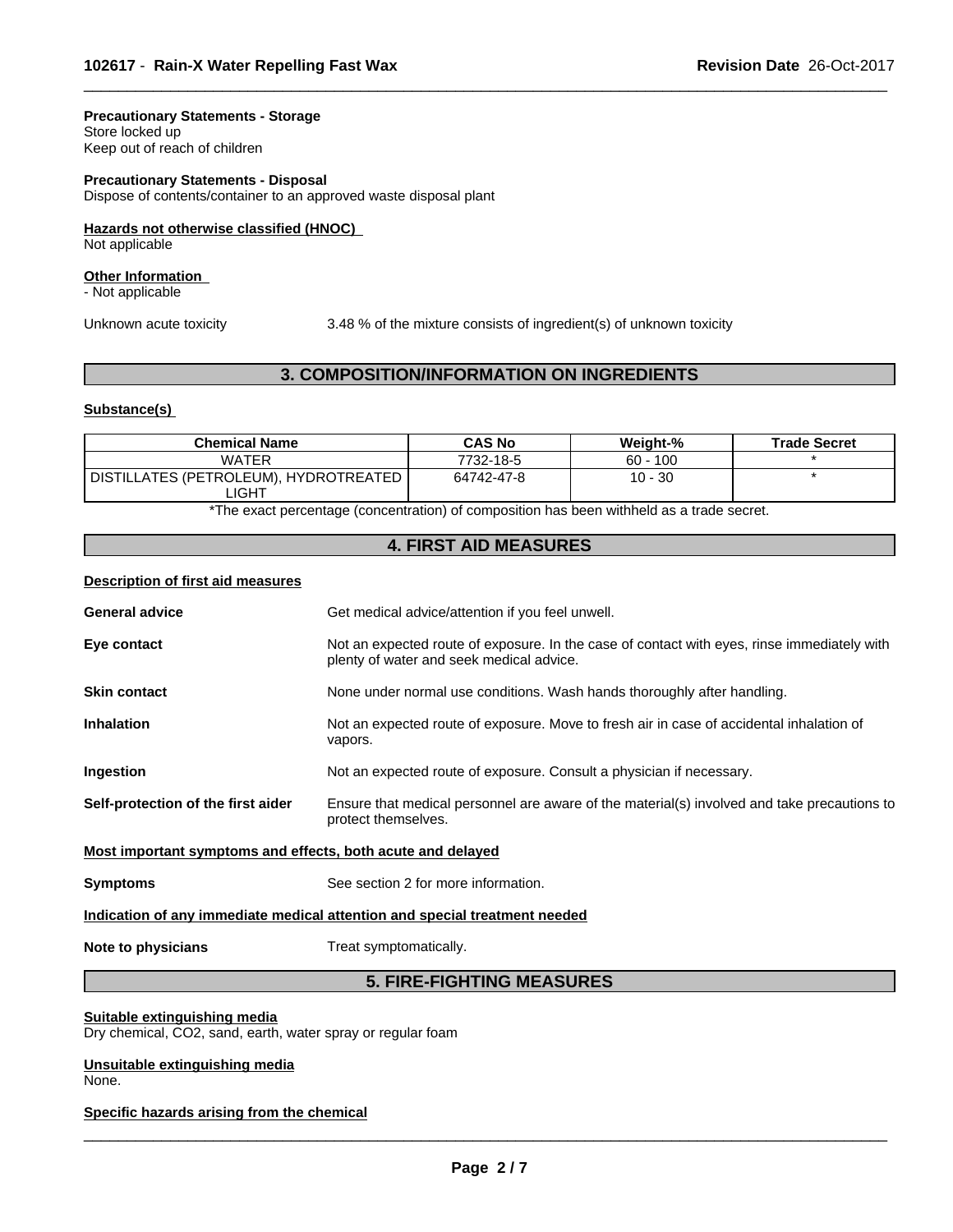Will not burn or support combustion.

# **Explosion data**

| <b>Sensitivity to Mechanical Impact</b> | None. |
|-----------------------------------------|-------|
| <b>Sensitivity to Static Discharge</b>  | None. |

# **Protective equipment and precautions for firefighters**

As in any fire, wear self-contained breathing apparatus pressure-demand, MSHA/NIOSH (approved or equivalent) and full protective gear.

# **6. ACCIDENTAL RELEASE MEASURES**

 $\overline{\phantom{a}}$  ,  $\overline{\phantom{a}}$  ,  $\overline{\phantom{a}}$  ,  $\overline{\phantom{a}}$  ,  $\overline{\phantom{a}}$  ,  $\overline{\phantom{a}}$  ,  $\overline{\phantom{a}}$  ,  $\overline{\phantom{a}}$  ,  $\overline{\phantom{a}}$  ,  $\overline{\phantom{a}}$  ,  $\overline{\phantom{a}}$  ,  $\overline{\phantom{a}}$  ,  $\overline{\phantom{a}}$  ,  $\overline{\phantom{a}}$  ,  $\overline{\phantom{a}}$  ,  $\overline{\phantom{a}}$ 

|                                                              | Personal precautions, protective equipment and emergency procedures                                                                                            |  |  |  |
|--------------------------------------------------------------|----------------------------------------------------------------------------------------------------------------------------------------------------------------|--|--|--|
| <b>Personal precautions</b>                                  | Extremely slippery when spilled. Wash thoroughly after handling. Ensure adequate<br>ventilation, especially in confined areas.                                 |  |  |  |
| <b>Environmental precautions</b>                             |                                                                                                                                                                |  |  |  |
| <b>Environmental precautions</b>                             | Do not flush into surface water or sanitary sewer system. See Section 12 for additional<br>ecological information.                                             |  |  |  |
| Methods and material for containment and cleaning up         |                                                                                                                                                                |  |  |  |
| <b>Methods for containment</b>                               | Prevent further leakage or spillage if safe to do so.                                                                                                          |  |  |  |
| Methods for cleaning up                                      | Collect spillage. Slippery, can cause falls if walked on. Soak up with inert absorbent<br>material. Sweep up and shovel into suitable containers for disposal. |  |  |  |
| Prevention of secondary hazards                              | Clean contaminated objects and areas thoroughly observing environmental regulations.                                                                           |  |  |  |
|                                                              | 7. HANDLING AND STORAGE                                                                                                                                        |  |  |  |
| <b>Precautions for safe handling</b>                         |                                                                                                                                                                |  |  |  |
| Advice on safe handling                                      | Handle in accordance with good industrial hygiene and safety practice. Avoid contact with<br>skin and eyes. Use personal protective equipment as required.     |  |  |  |
| Conditions for safe storage, including any incompatibilities |                                                                                                                                                                |  |  |  |
| <b>Storage Conditions</b>                                    | Keep out of the reach of children. Keep in a dry, cool and well-ventilated place.                                                                              |  |  |  |
| Incompatible materials                                       | None known                                                                                                                                                     |  |  |  |
|                                                              | 8. EXPOSURE CONTROLS/PERSONAL PROTECTION                                                                                                                       |  |  |  |
| <b>Control parameters</b>                                    |                                                                                                                                                                |  |  |  |
| <b>Appropriate engineering controls</b>                      |                                                                                                                                                                |  |  |  |
| <b>Engineering Controls</b>                                  | <b>Showers</b><br>Eyewash stations<br>Ventilation systems                                                                                                      |  |  |  |
|                                                              | Individual protection measures, such as personal protective equipment                                                                                          |  |  |  |
| <b>Eye/face protection</b>                                   | Wear safety glasses or goggles if splashing is likely to occur.                                                                                                |  |  |  |
| Skin and body protection                                     | None under normal use conditions.                                                                                                                              |  |  |  |
| <b>Respiratory protection</b>                                | None under normal use conditions. In case of inadequate ventilation wear respiratory<br>protection.                                                            |  |  |  |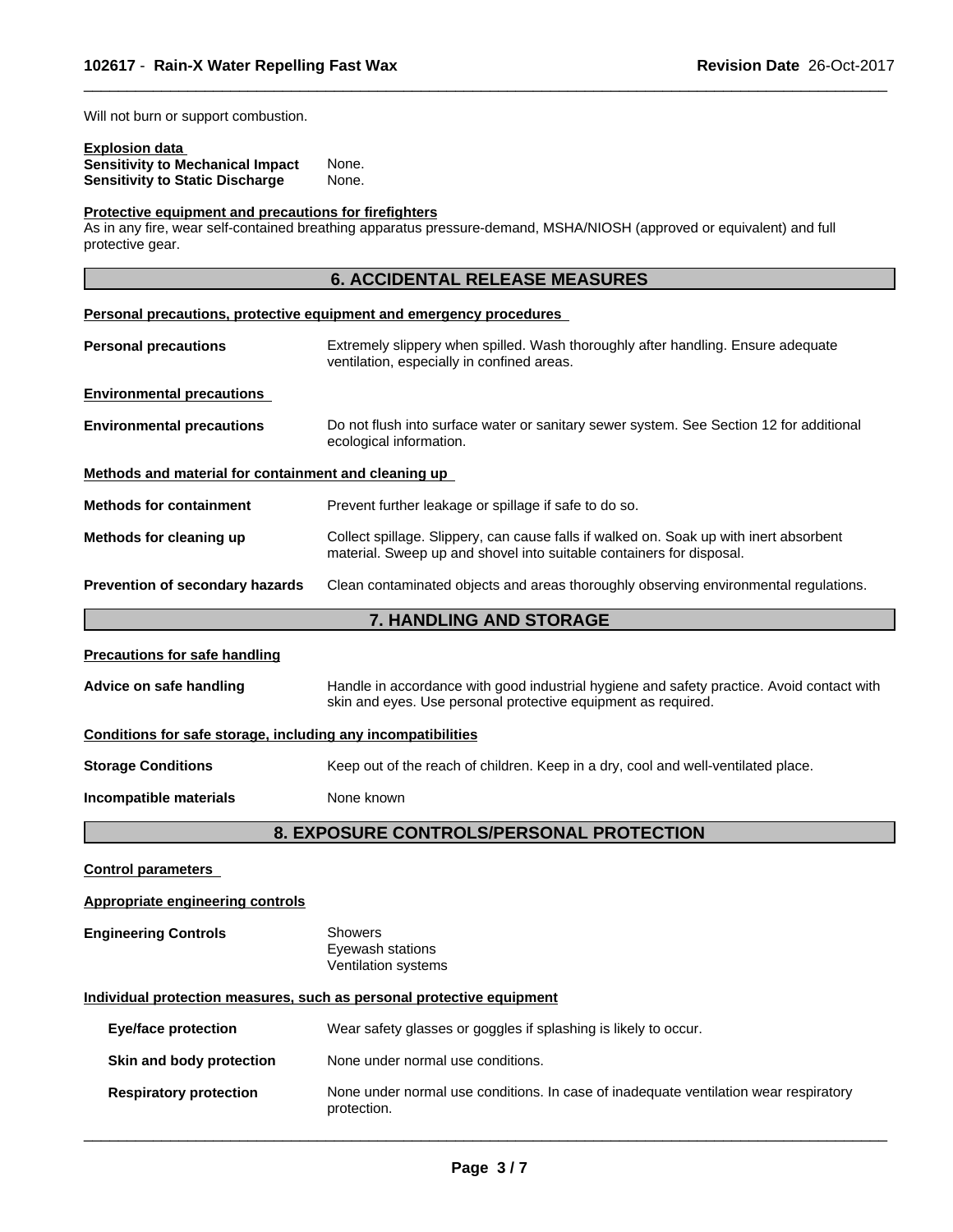**General Hygiene Considerations** Handle in accordance with good industrial hygiene and safety practice. Regular cleaning of equipment, work area and clothing is recommended.

 $\overline{\phantom{a}}$  ,  $\overline{\phantom{a}}$  ,  $\overline{\phantom{a}}$  ,  $\overline{\phantom{a}}$  ,  $\overline{\phantom{a}}$  ,  $\overline{\phantom{a}}$  ,  $\overline{\phantom{a}}$  ,  $\overline{\phantom{a}}$  ,  $\overline{\phantom{a}}$  ,  $\overline{\phantom{a}}$  ,  $\overline{\phantom{a}}$  ,  $\overline{\phantom{a}}$  ,  $\overline{\phantom{a}}$  ,  $\overline{\phantom{a}}$  ,  $\overline{\phantom{a}}$  ,  $\overline{\phantom{a}}$ 

# **9. PHYSICAL AND CHEMICAL PROPERTIES**

#### **Information on basic physical and chemical properties**

| <b>Physical state</b>            | Paste                    |                          |
|----------------------------------|--------------------------|--------------------------|
| Appearance                       | <b>White</b>             |                          |
| Odor                             | New Car                  |                          |
| <b>Odor threshold</b>            | No information available |                          |
|                                  |                          |                          |
| <b>Property</b>                  | <b>Values</b>            | Remarks • Method         |
| рH                               | No information available |                          |
| Melting point / freezing point   | No information available |                          |
| Boiling point / boiling range    | 100 °C / 212 °F          |                          |
| <b>Flash point</b>               | No information available | No information available |
| <b>Evaporation rate</b>          | No information available |                          |
| Flammability (solid, gas)        | No information available |                          |
| <b>Flammability Limit in Air</b> |                          |                          |
| <b>Upper flammability limit:</b> | No information available |                          |
| Lower flammability limit:        | No information available |                          |
| Vapor pressure                   | No information available |                          |
| <b>Vapor density</b>             | $0.96 \ @ 15.6 C$        |                          |
| <b>Relative density</b>          | No information available |                          |
| <b>Water solubility</b>          | No information available |                          |
| Solubility in other solvents     | No information available |                          |
| <b>Partition coefficient</b>     | No information available |                          |
| <b>Autoignition temperature</b>  | No information available |                          |
| <b>Decomposition temperature</b> | No information available |                          |
| <b>Kinematic viscosity</b>       | No information available |                          |
| <b>Dynamic viscosity</b>         | No information available |                          |
| <b>Explosive properties</b>      | No information available |                          |
| <b>Oxidizing properties</b>      | No information available |                          |
| <b>Other Information</b>         |                          |                          |
|                                  |                          |                          |
| <b>Softening point</b>           | No information available |                          |
| <b>Molecular weight</b>          | No information available |                          |
| VOC Content (%)                  | $<6\%$                   |                          |
| <b>Density</b>                   | No information available |                          |
| <b>Bulk density</b>              | No information available |                          |

# **10. STABILITY AND REACTIVITY**

## **Reactivity**

Stable under normal use

#### **Chemical stability** Stable under recommended storage conditions

#### **Possibility of Hazardous Reactions** None under normal processing.

**Conditions to avoid** Excessive heat.

**Incompatible materials** None known

**Hazardous Decomposition Products**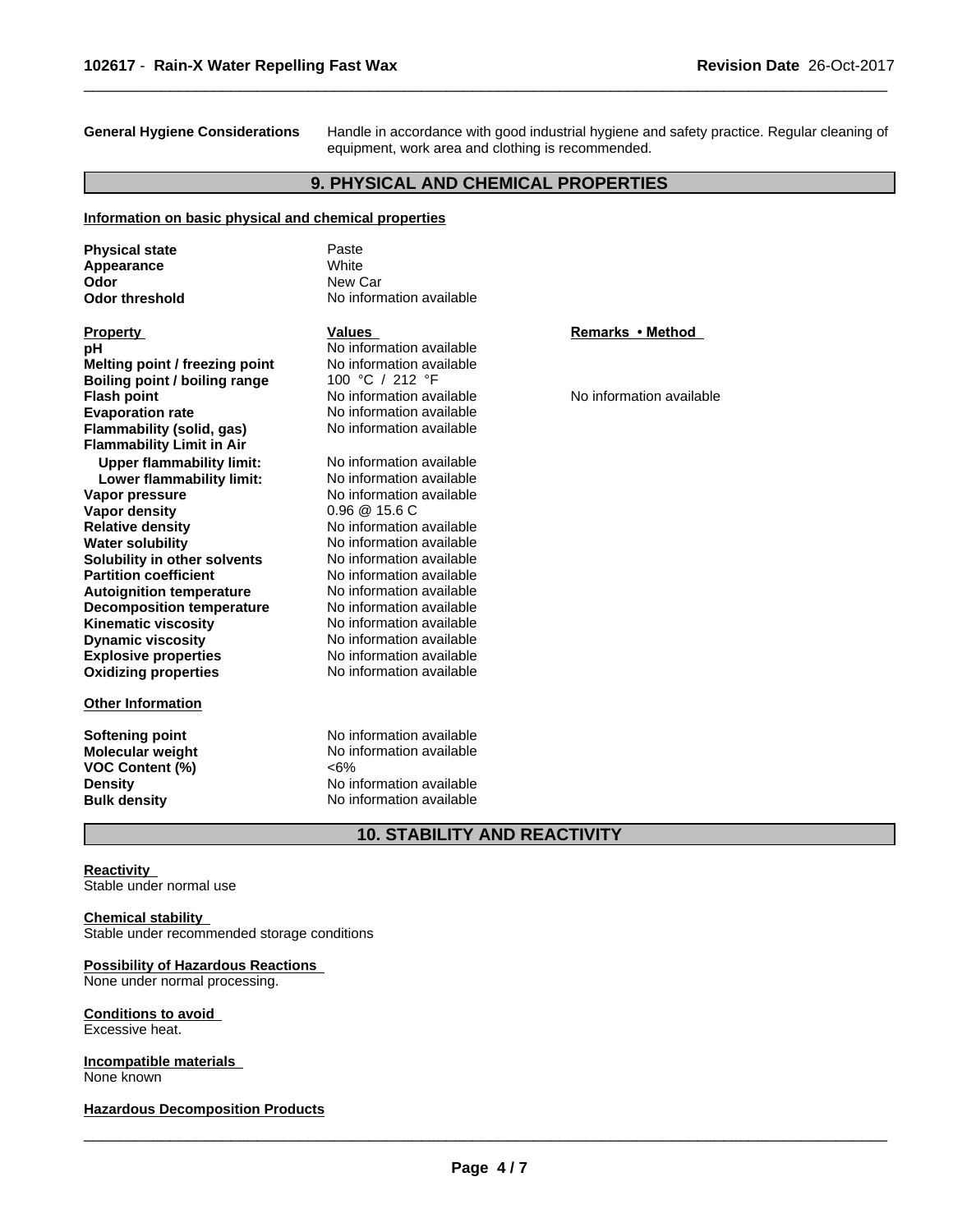# Carbon oxides

## **Information on likely routes of exposure**

| <b>Inhalation</b>   | May cause irritation of respiratory tract.                                         |
|---------------------|------------------------------------------------------------------------------------|
| Eye contact         | Contact with eyes may cause irritation. May cause redness and tearing of the eyes. |
| <b>Skin contact</b> | May cause skin irritation and/or dermatitis.                                       |
| Ingestion           | Ingestion may cause irritation to mucous membranes.                                |

 $\overline{\phantom{a}}$  ,  $\overline{\phantom{a}}$  ,  $\overline{\phantom{a}}$  ,  $\overline{\phantom{a}}$  ,  $\overline{\phantom{a}}$  ,  $\overline{\phantom{a}}$  ,  $\overline{\phantom{a}}$  ,  $\overline{\phantom{a}}$  ,  $\overline{\phantom{a}}$  ,  $\overline{\phantom{a}}$  ,  $\overline{\phantom{a}}$  ,  $\overline{\phantom{a}}$  ,  $\overline{\phantom{a}}$  ,  $\overline{\phantom{a}}$  ,  $\overline{\phantom{a}}$  ,  $\overline{\phantom{a}}$ 

| <b>Chemical Name</b>       | Oral LD50          | <b>Dermal LD50</b>      | <b>Inhalation LC50</b> |
|----------------------------|--------------------|-------------------------|------------------------|
| <b>WATER</b>               | $> 90$ mL/kg (Rat) |                         |                        |
| 17732-18-5                 |                    |                         |                        |
| DISTILLATES (PETROLEUM),   | > 5000 mg/kg (Rat) | $>$ 2000 mg/kg (Rabbit) | $> 5.2$ mg/L (Rat) 4 h |
| <b>IHYDROTREATED LIGHT</b> |                    |                         |                        |
| 64742-47-8                 |                    |                         |                        |

# **Information on toxicological effects**

**Symptoms** No information available.

#### **Delayed and immediate effects as well as chronic effects from short and long-term exposure**

| <b>Sensitization</b>   | No information available.                                                     |  |  |  |  |
|------------------------|-------------------------------------------------------------------------------|--|--|--|--|
| Germ cell mutagenicity | No information available.                                                     |  |  |  |  |
| Carcinogenicity        | No information available.                                                     |  |  |  |  |
|                        |                                                                               |  |  |  |  |
|                        | The following values are calculated based on chapter 3.1 of the GHS document. |  |  |  |  |
| ATEmix (oral)          | 33367 mg/kg                                                                   |  |  |  |  |

# **12. ECOLOGICAL INFORMATION**

#### **Ecotoxicity**

3.48 % of the mixture consists of components(s) of unknown hazards to the aquatic environment

#### **Persistence and degradability**

No information available.

**Bioaccumulation** No information available.

**Mobility** No information available.

# **Other adverse effects**

No information available

# **13. DISPOSAL CONSIDERATIONS**

#### **Waste treatment methods**

| <b>Disposal of wastes</b>     | Recover or recycle if possible. Disposal should be in accordance with applicable regional,<br>national and local laws and regulations. |
|-------------------------------|----------------------------------------------------------------------------------------------------------------------------------------|
| <b>Contaminated packaging</b> | Do not reuse container.                                                                                                                |
| <b>US EPA Waste Number</b>    | Not applicable                                                                                                                         |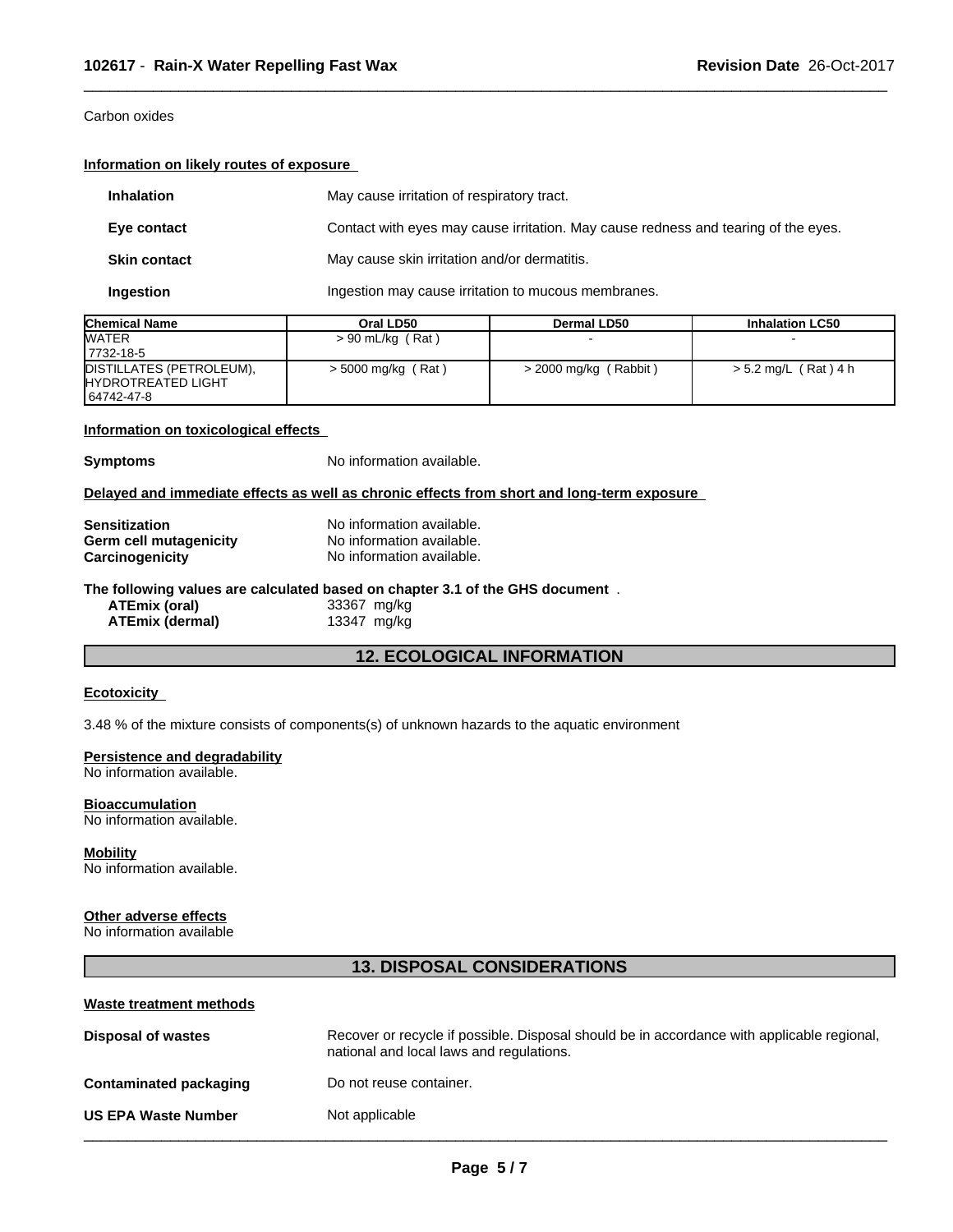# **14. TRANSPORT INFORMATION**

 $\overline{\phantom{a}}$  ,  $\overline{\phantom{a}}$  ,  $\overline{\phantom{a}}$  ,  $\overline{\phantom{a}}$  ,  $\overline{\phantom{a}}$  ,  $\overline{\phantom{a}}$  ,  $\overline{\phantom{a}}$  ,  $\overline{\phantom{a}}$  ,  $\overline{\phantom{a}}$  ,  $\overline{\phantom{a}}$  ,  $\overline{\phantom{a}}$  ,  $\overline{\phantom{a}}$  ,  $\overline{\phantom{a}}$  ,  $\overline{\phantom{a}}$  ,  $\overline{\phantom{a}}$  ,  $\overline{\phantom{a}}$ 

| DOT<br>Proper shipping name:  | Not regulated |  |
|-------------------------------|---------------|--|
| IATA<br>Proper shipping name: | Not regulated |  |
| IMDG<br>Proper shipping name: | Not regulated |  |

# **15. REGULATORY INFORMATION**

| <b>International Inventories</b> |                |  |
|----------------------------------|----------------|--|
| <b>TSCA</b>                      | Complies       |  |
| <b>DSL/NDSL</b>                  | Complies       |  |
| <b>EINECS/ELINCS</b>             | Complies       |  |
| <b>ENCS</b>                      | Not determined |  |
| <b>IECSC</b>                     | Not determined |  |
| <b>KECL</b>                      | Not determined |  |
| <b>PICCS</b>                     | Not determined |  |
| <b>AICS</b>                      | Not determined |  |

**Legend:** 

**TSCA** - United States Toxic Substances Control Act Section 8(b) Inventory **DSL/NDSL** - Canadian Domestic Substances List/Non-Domestic Substances List **EINECS/ELINCS** - European Inventory of Existing Chemical Substances/European List of Notified Chemical Substances **ENCS** - Japan Existing and New Chemical Substances

**IECSC** - China Inventory of Existing Chemical Substances

**KECL** - Korean Existing and Evaluated Chemical Substances

**PICCS** - Philippines Inventory of Chemicals and Chemical Substances

**AICS** - Australian Inventory of Chemical Substances

# **US Federal Regulations**

## **SARA 313**

Section 313 of Title III of the Superfund Amendments and Reauthorization Act of 1986 (SARA). This product does not contain any chemicals which are subject to the reporting requirements of the Act and Title 40 of the Code of Federal Regulations, Part 372

#### **SARA 311/312 Hazard Categories**

| Acute health hazard               | No. |  |
|-----------------------------------|-----|--|
| Chronic Health Hazard             | No. |  |
| Fire hazard                       | N٥  |  |
| Sudden release of pressure hazard | No. |  |
| Reactive Hazard                   | N٥  |  |

#### **CWA (Clean WaterAct)**

This product does not contain any substances regulated as pollutants pursuant to the Clean Water Act (40 CFR 122.21 and 40 CFR 122.42)

# **CERCLA**

This material, as supplied, does not contain any substances regulated as hazardous substances under the Comprehensive Environmental Response Compensation and Liability Act (CERCLA) (40 CFR 302) or the Superfund Amendments and Reauthorization Act (SARA) (40 CFR 355). There may be specific reporting requirements at the local, regional, or state level pertaining to releases of this material

## **US State Regulations**